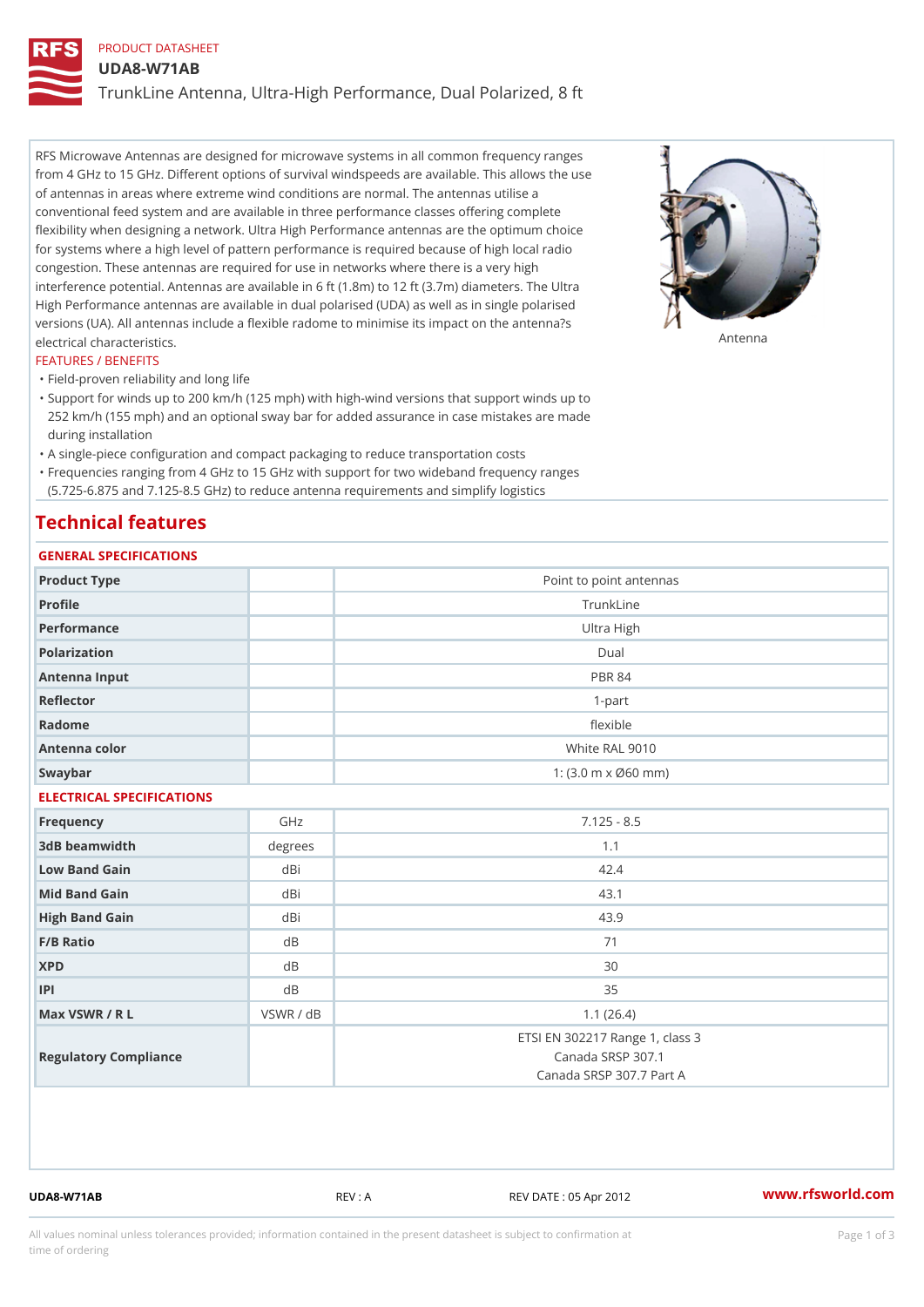# PRODUCT DATASHEET

### UDA8-W71AB

TrunkLine Antenna, Ultra-High Performance, Dual Polarized, 8 ft

| MECHANICAL SPECIFICATIONS                       |              |                                                                          |  |
|-------------------------------------------------|--------------|--------------------------------------------------------------------------|--|
| Diameter                                        | ft $(m)$     | 8(2.4)                                                                   |  |
| Elevation Adjustment                            | degrees      | ± 5                                                                      |  |
| Azimuth Adjustment                              | degrees      | ± 5                                                                      |  |
| Polarization Adjustment                         | degrees      | ± 5                                                                      |  |
| Mounting Pipe Diameter<br>minimum               | $mm$ (in)    | 114(4.5)                                                                 |  |
| Mounting Pipe Diameter<br>maximum               | $mm$ (in)    | 114(4.5)                                                                 |  |
| Approximate Weight                              | kg (lb)      | 180 (396)                                                                |  |
| Survival Windspeed                              | $km/h$ (mph) | 200 (125)                                                                |  |
| Operational Windspeed                           | $km/h$ (mph) | 190 (118)                                                                |  |
| <b>STRUCTURE</b>                                |              |                                                                          |  |
| Radome Material                                 |              | PVC coated fabric                                                        |  |
| FURTHER ACCESSORIES                             |              |                                                                          |  |
| optional Swaybar                                |              | 1: SMA-SK-60-3000A (3.0 m x Ø60 mm)                                      |  |
| Further Accessories                             |              | SMA-WK-8 : Wind Kit<br>SMA-SKO-UNIVERSAL-L : Universal sway bar fixation |  |
| <b>MOUNTOUTLINE</b>                             |              |                                                                          |  |
| m m<br>Dimension_A<br>(in)                      |              | 2616 (103.4)                                                             |  |
| m m<br>$Dimension_B$<br>(in)                    |              | 1450(57.1)                                                               |  |
| m m<br>Dimension_C<br>(in)                      |              | 460 (18.1)                                                               |  |
| $Dim_D - D -$<br>m m<br>$114mm(4.5_{ir})$ $Rip$ |              | 190(7.5)                                                                 |  |
| m m<br><b>Britain and Contract Contract</b>     |              | 0.401400                                                                 |  |

Dimension\_E

Dimension\_F

(in)

m<sub>m</sub> (in)

310 (12.3)

1120 (44.1)

UDA8-W71AB REV : A REV DATE : 05 Apr 2012 [www.](https://www.rfsworld.com)rfsworld.com